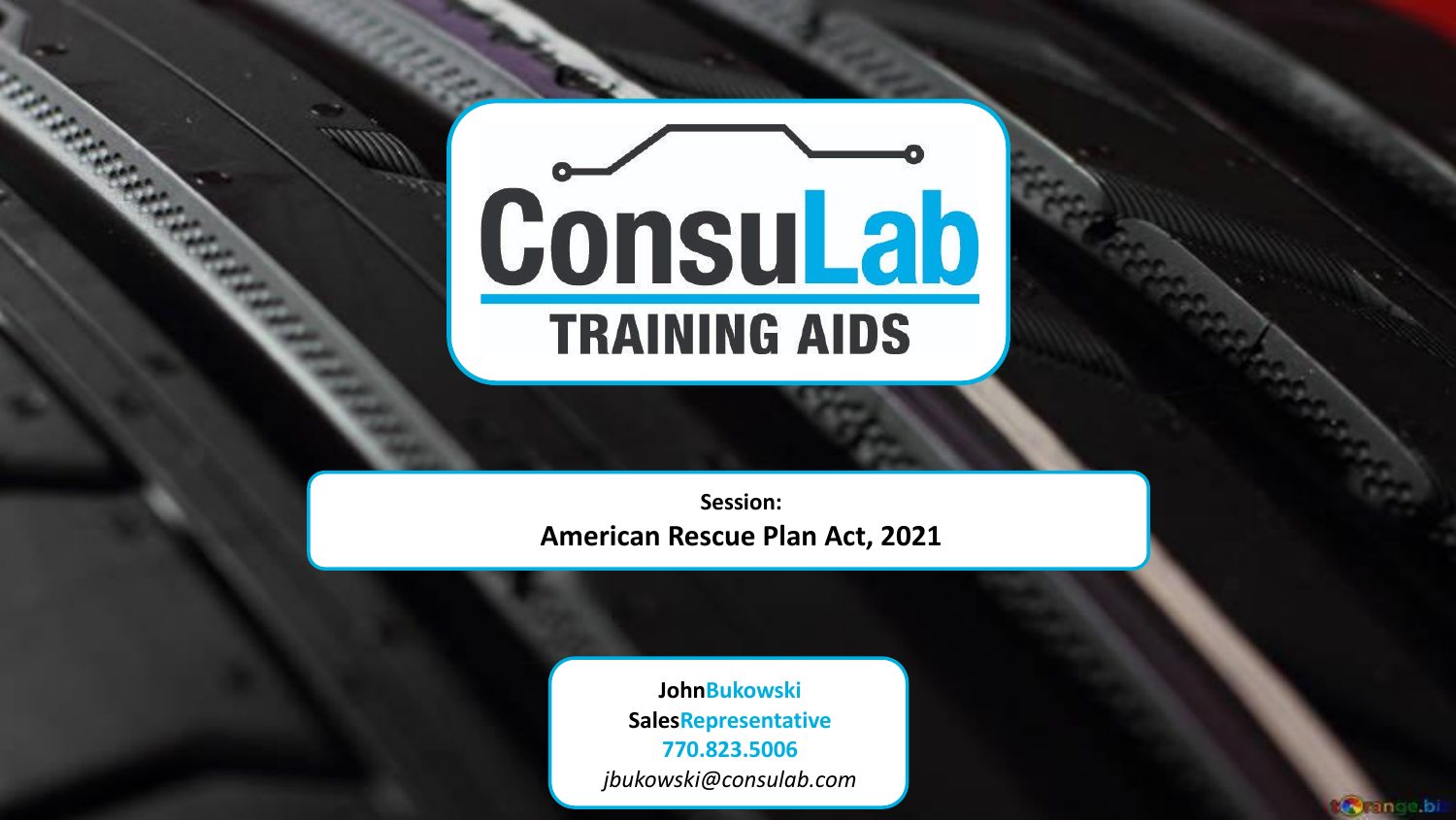### ConsuLab



## **AMERICAN RESCUE PLAN ACT OF 2021**

The third round of COVID Relief funding has passed through Congress and was signed into law by President Biden on March 11, 2021.

It is the largest sum of funds allocated to the Education Stabilization Fund to date.

It is the first such bill to focus on the safe re-opening of public facilities.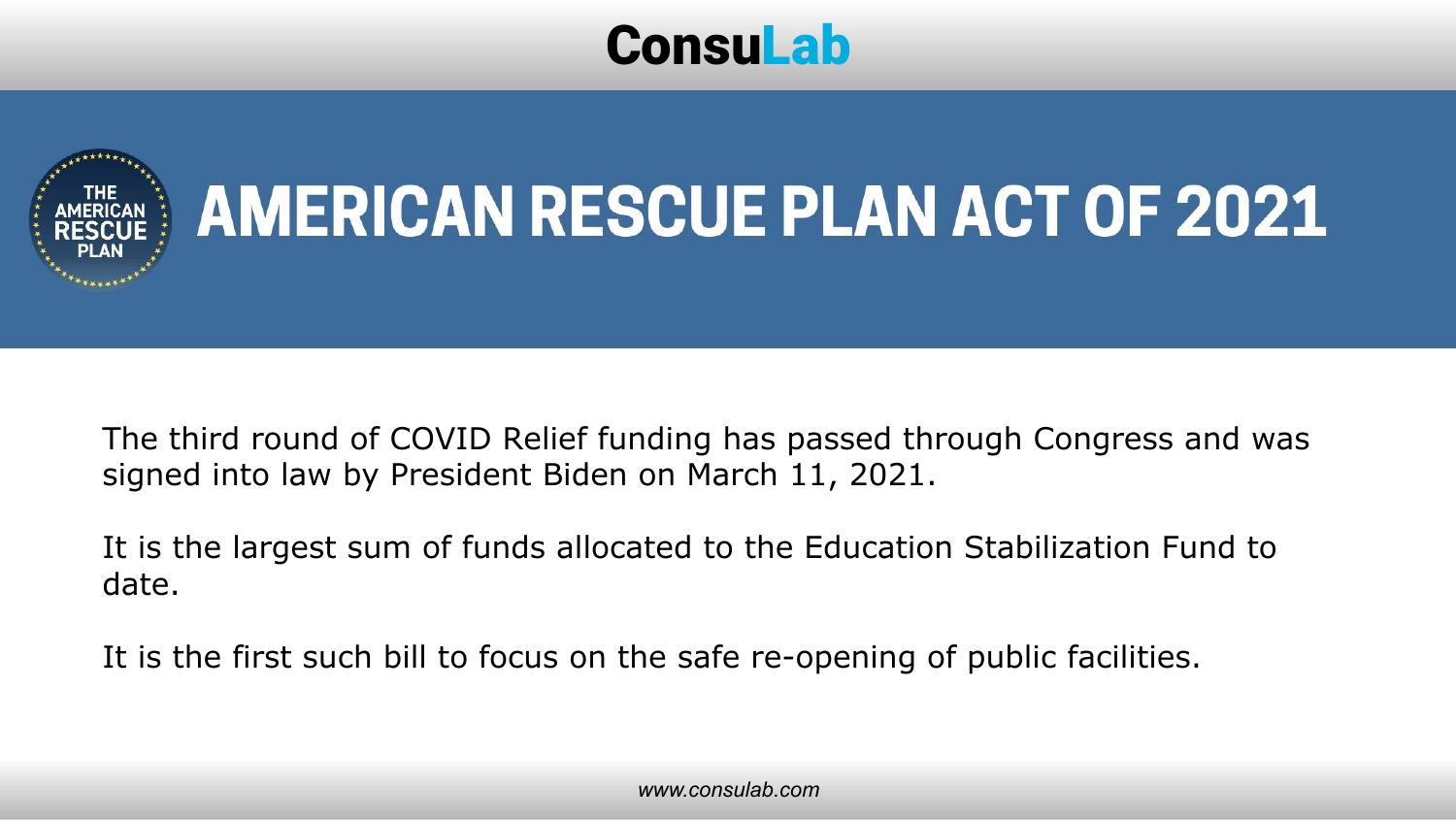

Funding Comparison of the Education Stabilization Fund

| <b>CARES</b> | \$30B  |
|--------------|--------|
| CRRSA        | \$82B  |
| ARPA         | \$170B |

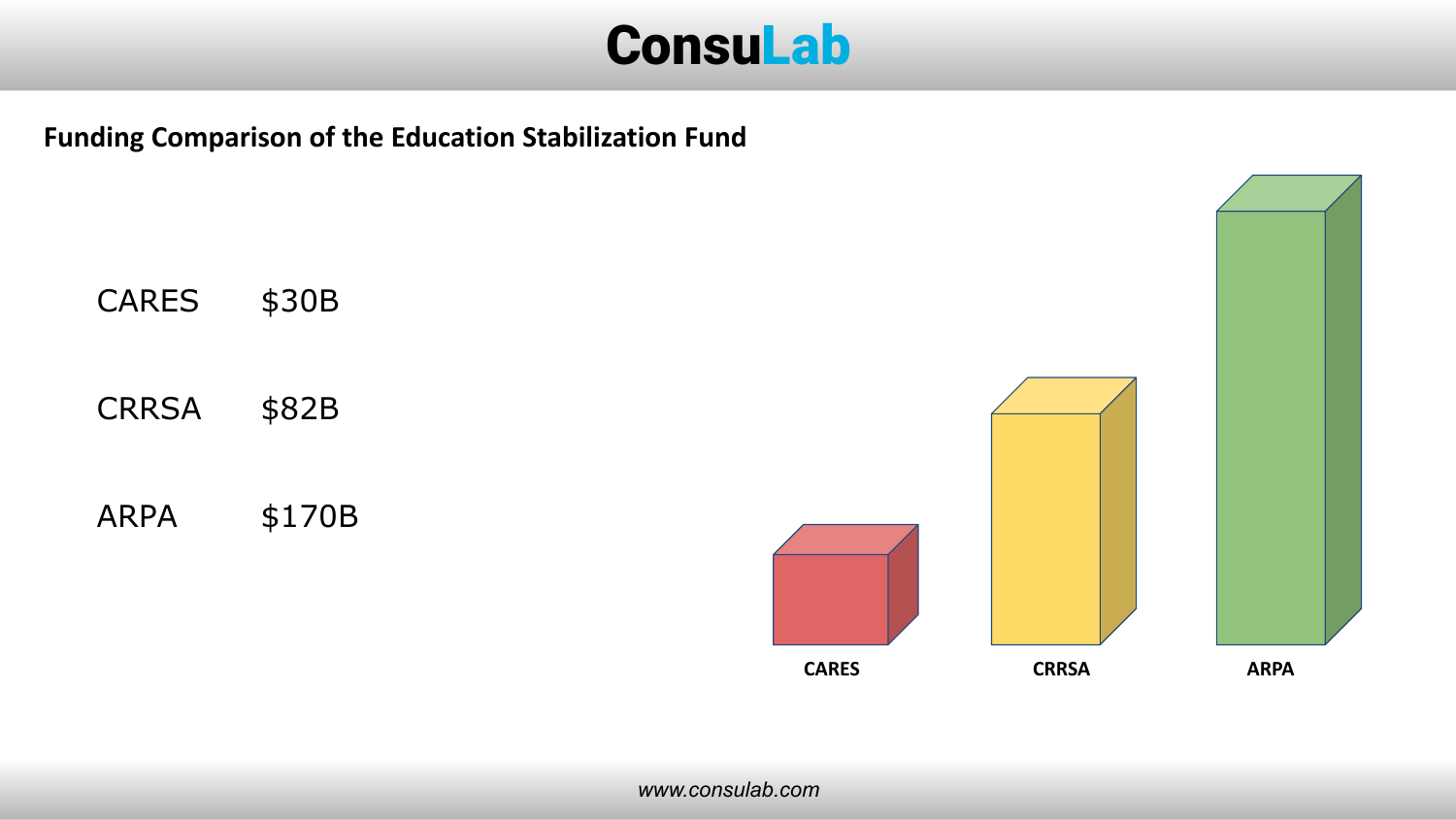

**ARPA** 

#### Funding Comparison of the Education Stabilization Fund





 $K-12$ 76.2%

| <b>Total</b> | \$30B            | \$82B        | \$170B      |
|--------------|------------------|--------------|-------------|
| <b>PS</b>    | \$13B            | \$22B        | \$40B       |
| $K-12$       | \$13B            | \$54B        | \$128B      |
|              | <b>CARES Act</b> | <b>CRRSA</b> | <b>ARPA</b> |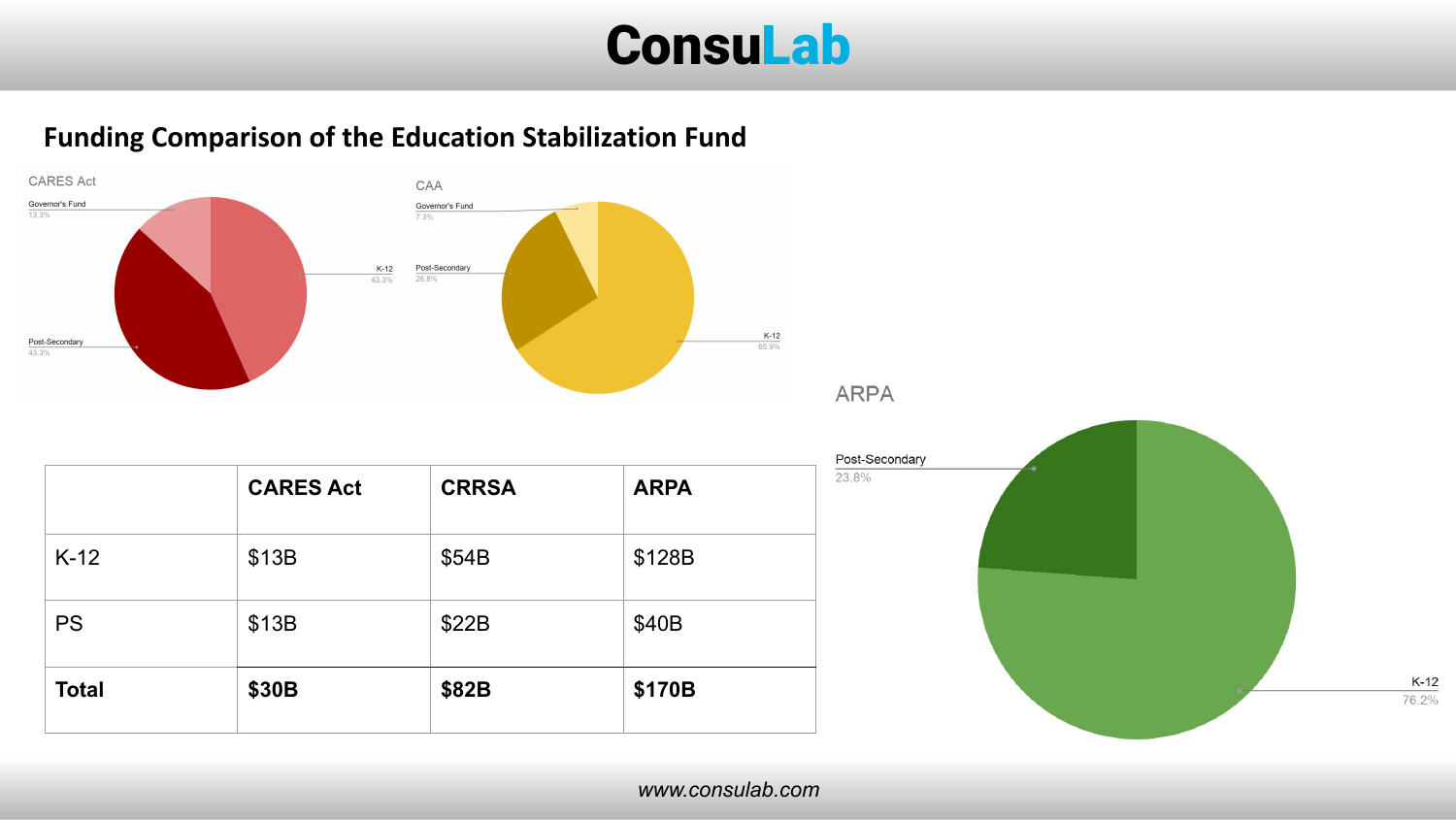## ConsuLab

These funds can be used for any allowable use of funds under other federal education programs, including the Every Student Succeeds Act, Individuals with Disabilities Education Act, Adult Education and Family Literacy Act, and the Carl D. Perkins Career and Technical Education Act



SOURCE: Association for Career and Technical Education CTE Policy Watch

<https://ctepolicywatch.acteonline.org/federal-funding/>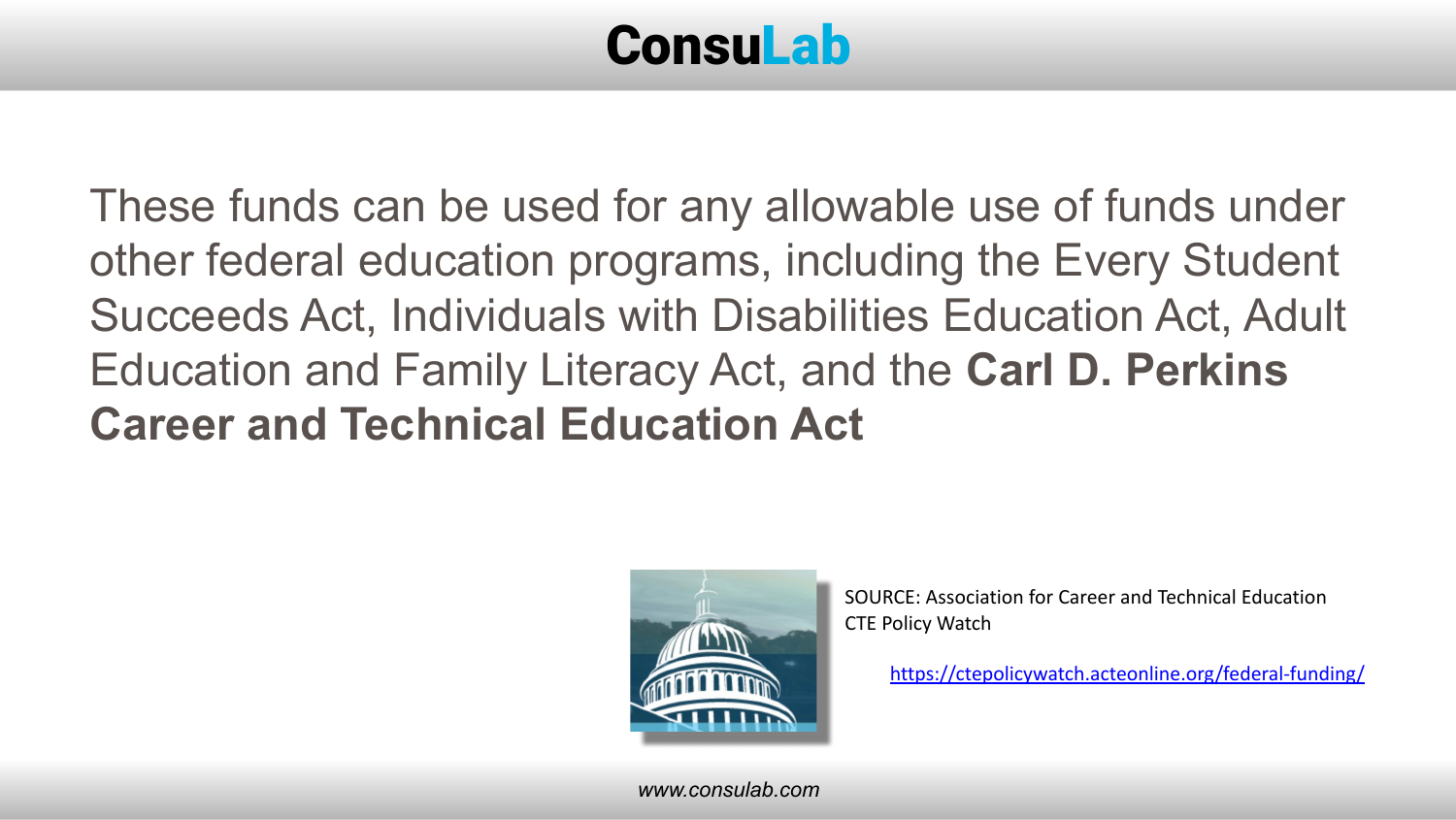

When will funds be available?

#### Funds are available from right now until CYE2024.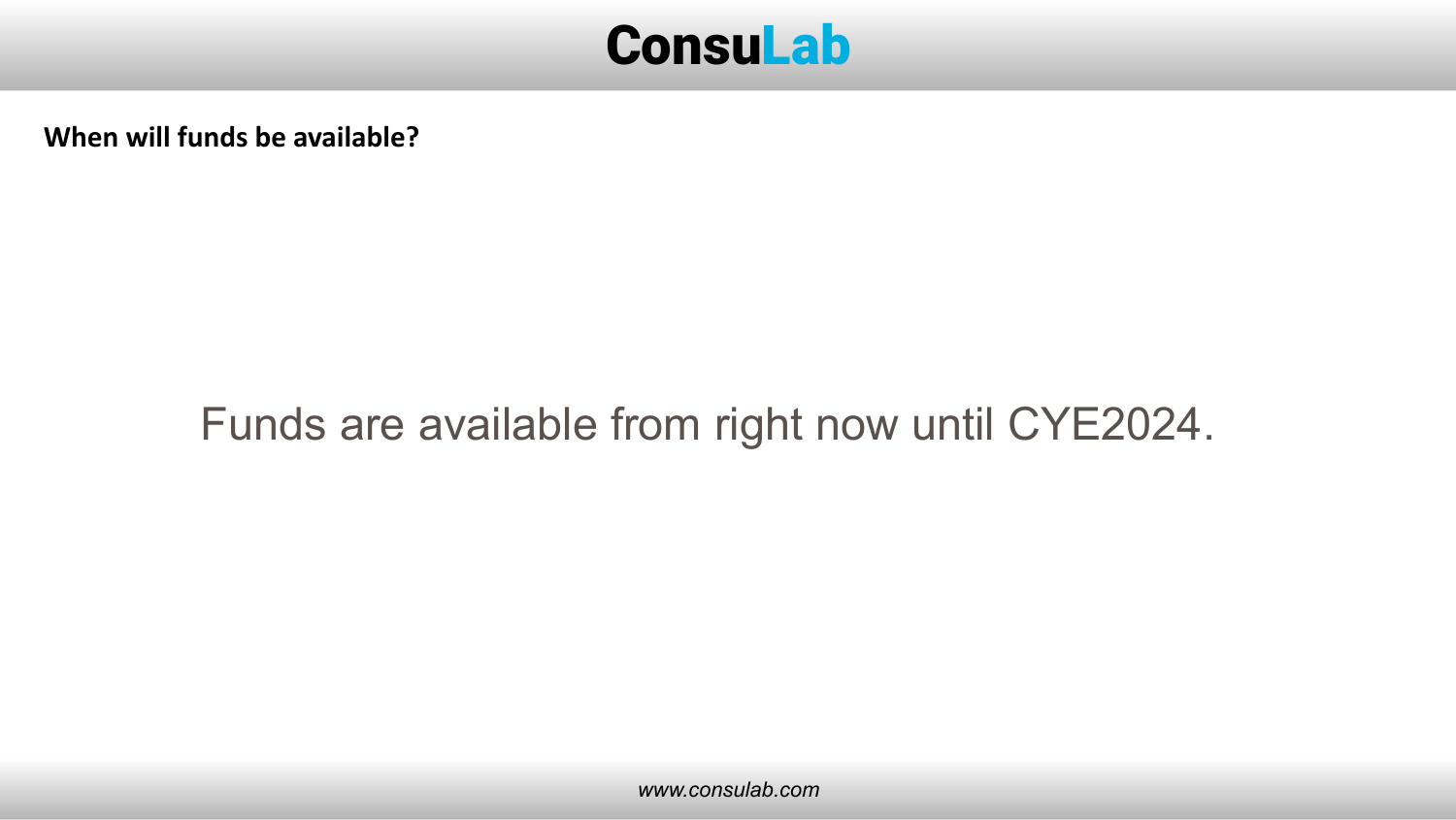### **Consulab**

|           |                |      |                                                                             |                       | <b>CRRSA</b>                            |                  |                        | <b>ARP</b>                               |                 |
|-----------|----------------|------|-----------------------------------------------------------------------------|-----------------------|-----------------------------------------|------------------|------------------------|------------------------------------------|-----------------|
| How much? |                |      | <b>NATIONAL</b>                                                             | <b>Total</b><br>54.3B | <b>Local Share State Share</b><br>48.8B | 5.4B             | <b>Total</b><br>121.9B | <b>Local Share State Share</b><br>109.7B | 12.1B           |
|           |                |      | <b>ALABAMA</b>                                                              | 899M                  | 809.5M                                  | 89.9M            | 2B                     | 1.8B                                     | 202M            |
|           |                |      | <b>ALASKA</b>                                                               | 159.7M                | 143.7M                                  | 15.9M            | 358.7M                 | 322.8M                                   | 35.8M           |
|           |                |      | <b>ARIZONA</b>                                                              | 1.1B                  | 1B                                      | 114.9M           | 2.6B                   | 2.3B                                     | 258.2M          |
|           |                |      | <b>ARKANSAS</b>                                                             | 558M                  | 502.2M                                  | 55.8M            | 1.2B                   | 1.1B                                     | 125M            |
|           |                |      | <b>CALIFORNIA</b>                                                           | 6.7B                  | 6B                                      | 670.9M           | 15B                    | 13.5B                                    | 1.5B            |
|           |                |      | COLORADO                                                                    | 519.3M                | 467.3M                                  | 51.9M            | 1.1B                   | 1B                                       | 116M            |
|           |                |      | <b>CONNECTICUT</b>                                                          | 492.4M                | 443.1M                                  | 49.2M            | 1.1B                   | 995.3M                                   | 110.5M          |
|           |                |      | <b>DELAWARE</b>                                                             | 182.8M                | 164.6M                                  | 18.2M            | 410.7M                 | 369.7M                                   | 41M             |
|           |                |      | D.C.<br><b>FLORIDA</b>                                                      | 172M<br>3.1B          | 154.8M<br>2.8B                          | 17.2M<br>313.3M  | 386.3M<br>7B           | 347.6M<br>6.3B                           | 38.6M<br>703.8M |
|           |                |      | <b>GEORGIA</b>                                                              | 1.9B                  | 1.7B                                    | 189.2M           | 4.2B                   | 3.8B                                     | 424M            |
|           |                |      | <b>HAWAII</b>                                                               | 183.5M                | 165.2M                                  | 18.3M            | 412.3M                 | 371M                                     | 41.2M           |
|           |                |      | <b>IDAHO</b>                                                                | 195.8M                | 176.3M                                  | 19.5M            | 439.9M                 | 395.9M                                   | 43.9M           |
|           |                |      | <b>ILLINOIS</b>                                                             | 2.2B                  | 2B                                      | 225M             | 5B                     | 4.5B                                     | 505.4M          |
|           |                |      | <b>INDIANA</b>                                                              | 888M                  | 799M                                    | 88.8M            | 1.9B                   | 1.7M                                     | 199.4M          |
|           |                |      | <b>IOWA</b>                                                                 | 344.8M                | 310.3M                                  | 34.4M            | 774.5M                 | 697M                                     | 77.4M           |
|           |                |      | <b>KANSAS</b>                                                               | 369.8M                | 332.8M                                  | 36.9M            | 830.5M                 | 747.7M                                   | 83M             |
|           |                |      | <b>KENTUCKY</b>                                                             | 928.2M                | 835.4M                                  | 92.8.M           | 2B                     | 1.8B                                     | 208.4M          |
|           | <b>Alabama</b> | \$2B | LOUISIANA                                                                   | 1.1B                  | 1B                                      | 116M             | 2.6B                   | 2.3B                                     | 260.5M          |
|           |                |      | <b>MAINE</b>                                                                | 183.1M                | 164.8M                                  | 18.3M            | 411.3m                 | 370.1M                                   | 41.1M           |
|           |                |      | MARYLAND<br>MASSACHUSETTS                                                   | 868.7M<br>818.4M      | 781.8M<br>733.4M                        | 86.8M<br>81.4M   | 1.9B<br>1.8B           | 1.7B<br>1.6B                             | 195.1M<br>183M  |
|           |                |      |                                                                             | 1.6B                  | 1.5B                                    | 165.6M           | 3.7B                   | 3.3B                                     | 371.9M          |
|           |                |      | MICHIGAN<br>MINNESOTA<br>MISSISSIPPI                                        | 588M                  | 529.3M                                  | 58.8M            | 1.3B                   | 1.1B                                     | 132M            |
|           |                |      |                                                                             | 724.5M                | 652M                                    | 72.4M            | 1.6B                   | 1.4B                                     | 162.7M          |
|           |                |      | <b>MISSOURI</b><br>MONTANA                                                  | 871.1M                | 784M                                    | 87.1M            | 1.9B                   | 1.7B                                     | 195.6M          |
|           |                |      |                                                                             | 170M                  | 153M                                    | 17M              | 382M                   | 343.8M                                   | 38.2M           |
|           | <b>Florida</b> | \$7B | <b>NEBRASKA</b>                                                             | 243M                  | 218.M                                   | 17M              | 545.9M                 | 491.3M                                   | 54.5M           |
|           |                |      | <b>NEVADA</b>                                                               | 477.3M                | 429.6M                                  | 47.7M            | 1B                     | 964.7M                                   | 107.1M          |
|           |                |      | NEW HAMPSHIRE<br>NEW JERSEY<br>NEW MEXICO                                   | 156M                  | 140.4M                                  | 15.6M            | 350.5M                 | 315.4M                                   | 35M             |
|           |                |      |                                                                             | 1.2B                  | 1.1B                                    | 123M             | 2.7B                   | 2.4B                                     | 276.4M          |
|           |                |      | <b>NEW YORK</b>                                                             | 435.9M                | 392.3M                                  | 43.5M            | 979M                   | 881.1M                                   | 97.9M           |
|           |                |      | <b>NORTH CAROLINA</b>                                                       | 4B<br>1.6B            | 3.6B<br>1.4B                            | 400.2M<br>160.2M | 8.9B<br>3.6B           | 8B<br>3.2B                               | 898.8M<br>360M  |
|           |                |      | <b>NORTH DAKOTA</b>                                                         | 135.9M                | 122.3M                                  | 13.5M            | 305.2M                 | 274.7M                                   | 30.5M           |
|           |                |      | OHIO                                                                        | 1.9B                  | 1.8B                                    | 199.1M           | 4.4B                   | 4B                                       | 447.2M          |
|           |                |      | OKLAHOMA                                                                    | 665M                  | 598M                                    | 66.5M            | 1.5B                   | 1.3B                                     | 149.3M          |
|           |                |      | OREGON                                                                      | 499.1M                | 449.2M                                  | 49.9M            | 1.1B                   | 1B                                       | 112.1M          |
|           |                |      | PENNSYLVANIA<br>RHODE ISLAND<br>SOUTH CAROLINA<br>SOUTH DAKOTA<br>TENNESSEE | 2.2B                  | 2B                                      | 222.5M           | 4.9B                   | 4.5B                                     | 499.6M          |
|           |                |      |                                                                             | 184.8M                | 166.3M                                  | 18.4M            | 415M                   | 373.5M                                   | 41.5M           |
|           |                |      |                                                                             | 940.4M                | 846.3M                                  | 94M              | 2.1B                   | 1.9M                                     | 211.2M          |
|           |                |      |                                                                             | 170M                  | 153M                                    | 17M              | 382M                   | 343.8M                                   | 38.2M           |
|           |                |      |                                                                             | 1.1B                  | 996.8M                                  | 110.7M           | 2.4B                   | 2.2B                                     | 248.7M          |
|           |                |      | <b>TEXAS</b><br><b>UTAH</b>                                                 | 5.5B<br>274M          | 4.9B<br>246.6M                          | 552.9M<br>27.4M  | 12.4B<br>615.5M        | 11.1B<br>553.9M                          | 1.2B<br>61.5M   |
|           |                |      | <b>VERMONT</b>                                                              | 126.9M                | 114.2M                                  | 12.7M            | 285.1M                 | 256.6M                                   | 28.5M           |
|           |                |      | <b>VIRGINIA</b>                                                             | 939.2M                | 845.3M                                  | 93.9M            | 2.1B                   | 1.9B                                     | 210.9M          |
|           |                |      | <b>WASHINGTON</b>                                                           | 824.8M                | 742.3M                                  | 82.4M            | 1.8B                   | 1.6B                                     | 185.2M          |
|           |                |      | <b>WEST VIRGINIA</b>                                                        | 339M                  | 305.1M                                  | 33.9M            | 761.4B                 | 685.2M                                   | 76.1M           |
|           |                |      | <b>WISCONSIN</b>                                                            | 686M                  | 617.4M                                  | 68.6M            | 1.5B                   | 1.3B                                     | 154B            |
|           |                |      | <b>WYOMING</b>                                                              | 135.2M                | 121.7M                                  | 13.5M            | 303.7B                 | 273.3B                                   | 30.3B           |
|           |                |      |                                                                             |                       |                                         |                  |                        |                                          |                 |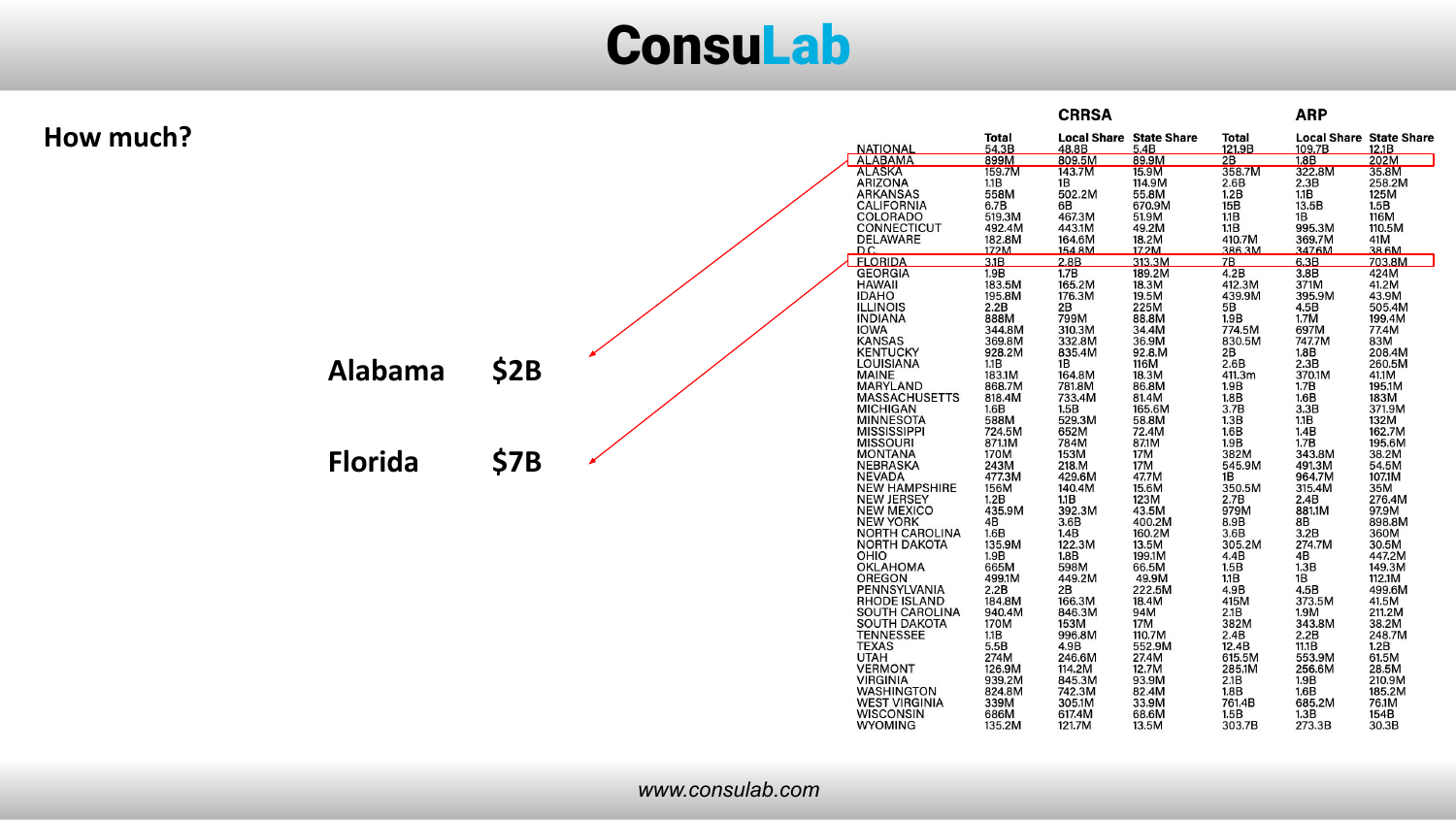

#### Sources

The 117th United States Congress, HR1319 "American Rescue Plan Act of 2021"

<https://www.congress.gov/117/crpt/hrpt7/CRPT-117hrpt7.pdf>

Association for Career and Technical Education CTE Policy Watch

<https://ctepolicywatch.acteonline.org/federal-funding/>

American Council on Education

<https://www.acenet.edu/Policy-Advocacy/Pages/HEA-ED/ARP-Higher-Education-Relief-Fund.aspx>

Learning Policy Institute

<https://learningpolicyinstitute.org/blog/covid-analysis-american-rescue-plan-act-2021>

FutureEd Independent Think Tank at Georgetown University's McCourt School of Public Policy

<https://www.future-ed.org/what-congressional-covid-funding-means-for-k-12-schools/>

Perkins Collaborative Resource Network (State Allocations List)

<https://cte.ed.gov/grants/state-allocations>